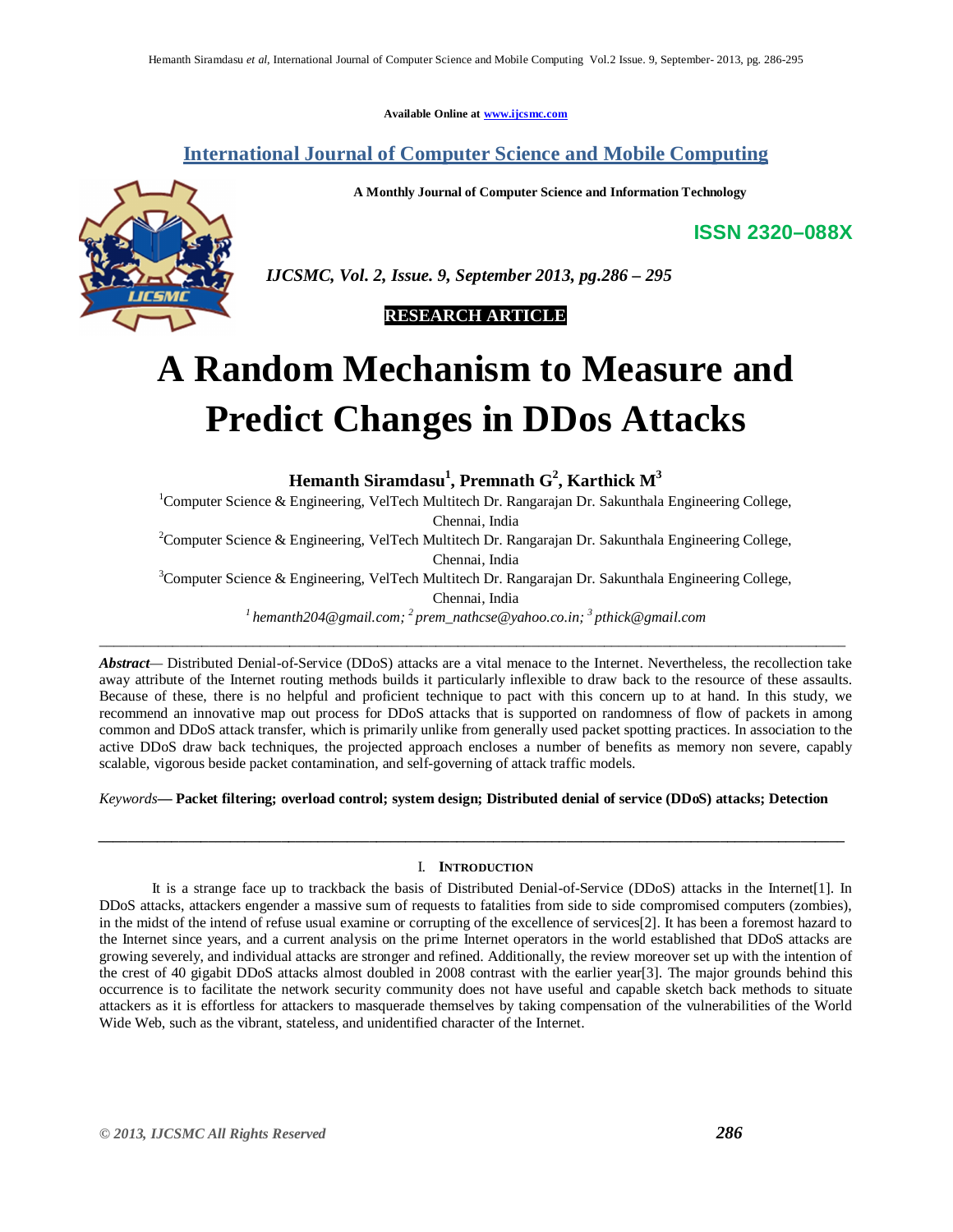IP trackback way the competence of identifying the authentic resource of any packet sent athwart the Internet[4]. For the reason that of the susceptibility of the novel proposes of the Internet, we could not be able to uncover the authentic hackers at current. In actual fact[5], IP trace back methods are measured thriving if they can recognize the zombies starting which the DDoS attack packets entered the Internet. Study on DDoS detection, improvement, and filtering has been conducted pervasively. Though, the work on IP trace back is inadequate. A number of IP trackback approaches have been elective to classify attackers and there are two foremost methods for IP trackback, the probabilistic packet marking (PPM) and the deterministic packet marking (DPM). A serious hazard to the Internet is Distributed Denial of Service (DDoS) attack. At present, the majority ISPs simply depend on physical detection of DDoS attacks subsequent to which offline superior particle traffic study is carried out and latest filtering policies are installed by hand to the routers[6]. The requirements of human involvement consequences in meager response time and fall short to look after the sufferer ahead of brutal damages are recognized[7].

The articulacy of existing filtering policies is too partial and unyielding while compared to the ever-evolving uniqueness of the offensive packets[8]. Newly, we have proposed DDoS defense structural design that ropes scattered finding and mechanized on-line attack categorization. In this work, we will spotlight on intend and assessment of the preset attack categorization, discerning packet disposal and surplus control segment of the projected structural design[9]. Our vital design is to prioritize packets by support on for every packet attains which approximates the authority of a packet specified the characteristic values it consists. Particular concern is made to make sure that the method is agreeable to high-speed hardware accomplishment[10]. When the score of a packet is computed, we carry out score-based choosy packet throwing away where the dropping threshold is dynamically adjusted based on the score allocation of current inward packets and the present point of overload of the scheme.

#### II. **LITERATURE SURVEY**

Conventionally, the approach in use to attacks is to examine the stuffing of each packet. Though, packet scrutiny cannot simply be conducted at high-speeds. Consequently, researchers and operators are in progress of investigating substitute approaches, such as flow-based intrusion detection. In that method the stream of data in the course of the network is examined, as a substitute of the data of each entity packet[11]. Packet Score has been projected as a practical DDOS resistance method, which notices DDOS attacks, distinguishes attack packets from genuine ones with the employ of packet scoring, and junks packets whose scores are minor than a dynamic threshold. Additionally, a leaky-bucket overflow manage method abridges the score calculation, and make possible high-speed accomplishment. An attribute-value-variation scoring format examines the divergence of the existing traffic attribute values, and boosts the exactness of noticing and distinguishing attacks[12].

An improved control-theoretic packet throwing away scheme permits both methods to be additional adaptive to demanding attacks such as those with not varying signatures and intensities. When collective as one, the proposed extensions not only seriously condense the memory necessity and performance difficulty but also considerably progress the accuracies in attack detection and packet differentiation. This makes ALPi an attractive DDOS defense system amenable for high-speed hardware accomplishment [13]. As novel countermeasures are developed to avoid DDOS attacks, attackers are continuously increasing innovative manner to avoid these new countermeasures[14]. Attack lessening formats dynamically strangle attack traffic produced in Distributed Denial-of-Service (DDOS) attacks. Attack Diagnosis (AD) merges the idea of Pushback and packet marking, and its structural design is in line with the ultimate DDOS attack countermeasure standard attack recognition is conducted next to the victim host and packet sort out is carried out near to the attack sources[15]. AD is a reactive defense mechanism that is activated by a victim host after an attack is detected. By instructing its upstream routers to mark packets deterministically, the victim can trace back one attack source and command an AD-enabled router close to the source to filter the attack packets[16]. This process isolates one attacker and throttles it, which is repeated until the attack is mitigated. We also propose an extension to AD called Parallel Attack Diagnosis (PAD) that is able of throttling traffic coming from a large number of attackers simultaneously. Client puzzles have been projected in a numeral of protocols as a method for extenuating the effects of disseminated denial of service (DDOS) attacks. In sort to offer shield against concurrent attacks transversely a ample choice of applications and protocols, conversely, such puzzles should be located at a layer regular to every of them; the network layer. Inserting puzzles at the IP layer basically modifies the service pattern of the Internet, permitting some device inside the network to shove load back on top of those it is servicing[17]. A benefit of network layer puzzles above earlier puzzle systems is that they can be useful to all traffic from spiteful clients, building it probable to preserve alongside random attacks and making before intended mechanisms compulsory.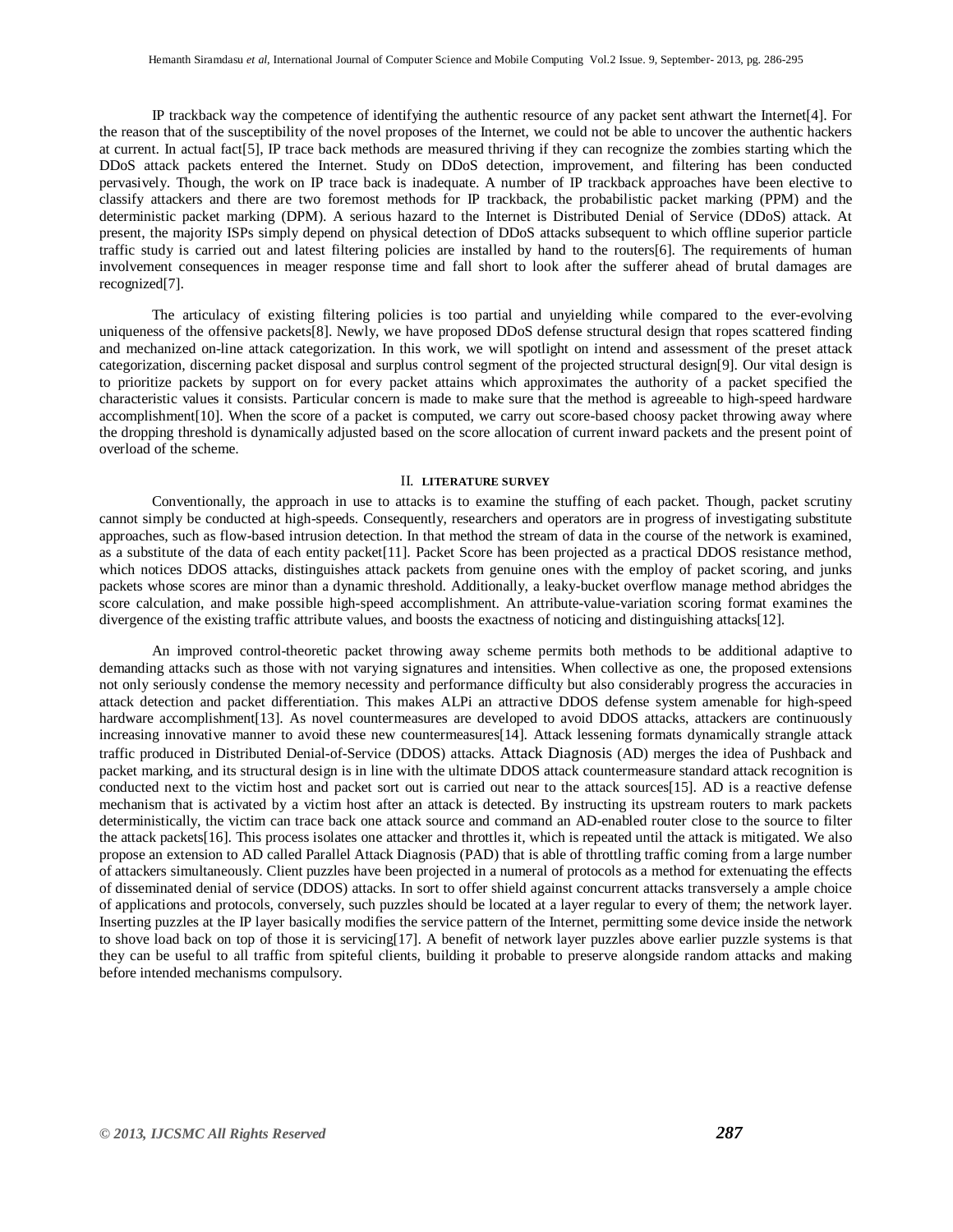#### III. **EXISTING SYSTEM**

It is an extraordinary challenge to trackback the source of Distributed Denial-of-Service (DDOS) attacks in the Internet. A number of IP trackback approaches have been suggested to identify attackers and there are two major methods for IP trackback, the probabilistic packet marking (PPM) and the deterministic packet marking (DPM)[18]. Moreover, the PPM strategy can only operate in a local range of the Internet (ISP network) where the defender has the authority to manage. However, this kind of ISP networks is generally quite small, and we cannot trackback to the attack sources located out of the ISP network. The DPM strategy requires all the Internet routers to be updated for packet marking. However, with only 25 spare bits available in as IP packet, the scalability of DPM is a huge problem. Moreover, the DPM mechanism poses an extraordinary challenge on storage for packet logging for routers[19]. Further, both PPM and DPM are vulnerable to hacking, which is referred to as packet pollution.

#### *A. Disadvantages*

- 1. There is no effective and efficient method to deal with this issue so far.
- 2. It is infeasible in practice at present.
- 3. Work depends heavily on traffic patterns to conduct their trackback.

#### IV. PROPOSED SYSTEM

In this study we propose a novel trackback method for DDOS attacks that is based on entropy variations between normal and DDOS attack traffic, which is fundamentally different from commonly used packet marking techniques .IP trackback means the capability of identifying the actual source of any packet sent across the Internet. In fact IP trackback schemes are considered successful if they can identify the zombies from which the DDOS attack packets entered the Internet. IP trackback methods should be independent from packet pollution and various attack patterns. Entropy rate, the entropy growth rate as the length of a stochastic sequence increases, was employed to find the similarity between two flows on the entropy growth pattern, and relative entropy, an abstract distance between two probabilistic mass distributions, was taken to measure the instant difference between two flows. My proposed method can work independently as an additional module on routers for monitoring and recording flow information, and communicating with its upstream and downstream routers when the pushback procedure is carried out. The proposed method can archive real time trackback to attackers. Once the short term flow information is in place at routers, and the victim notices that it is under attack, it will start the trackback procedure. The workload of trackback is distributed, and the overall trackback time mainly depends on network delays between the victim and the attackers.

# *B. Overview Of Ppm And Dpm*

Both of these strategies require routers to inject marks into individual packets. Moreover, the PPM strategy can only operate in a local range of the Internet (ISP network), where the defender has the authority to manage. However, this kind of ISP networks is generally quite small, and we cannot trace back to the attack sources located out of the ISP network. The DPM strategy requires all the Internet routers to be updated for packet marking. However, with only 25 spare bits available in as IP packet, the scalability of DPM is a huge problem. Moreover, the DPM mechanism poses an extraordinary challenge on storage for packet logging for routers. Therefore, it is infeasible in practice at present. Further, both PPM and DPM are vulnerable to hacking, which is referred to as packet pollution. IP trackback methods should be independent of packet pollution and various attack patterns.

#### *C. Entropy Rate*

Entropy rate, the entropy growth rate as the length of a stochastic sequence increases, was employed to find the similarity between two flows on the entropy growth pattern, and relative entropy, an abstract distance between two probabilistic mass distributions, was taken to measure the instant difference between two flows. In this project, I propose a novel mechanism for IP trace back using information theoretical parameters, and there is no packet marking in the proposed strategy; we, therefore, can avoid the inherited shortcomings of the packet marking mechanisms. We categorize packets that are passing through a router into flows, which are defined by the upstream router where a packet came from, and the destination address of the packet. During non attack periods, routers are required to observe and record entropy variations of local flows. In this study, we use flow entropy variation or entropy variation interchangeably.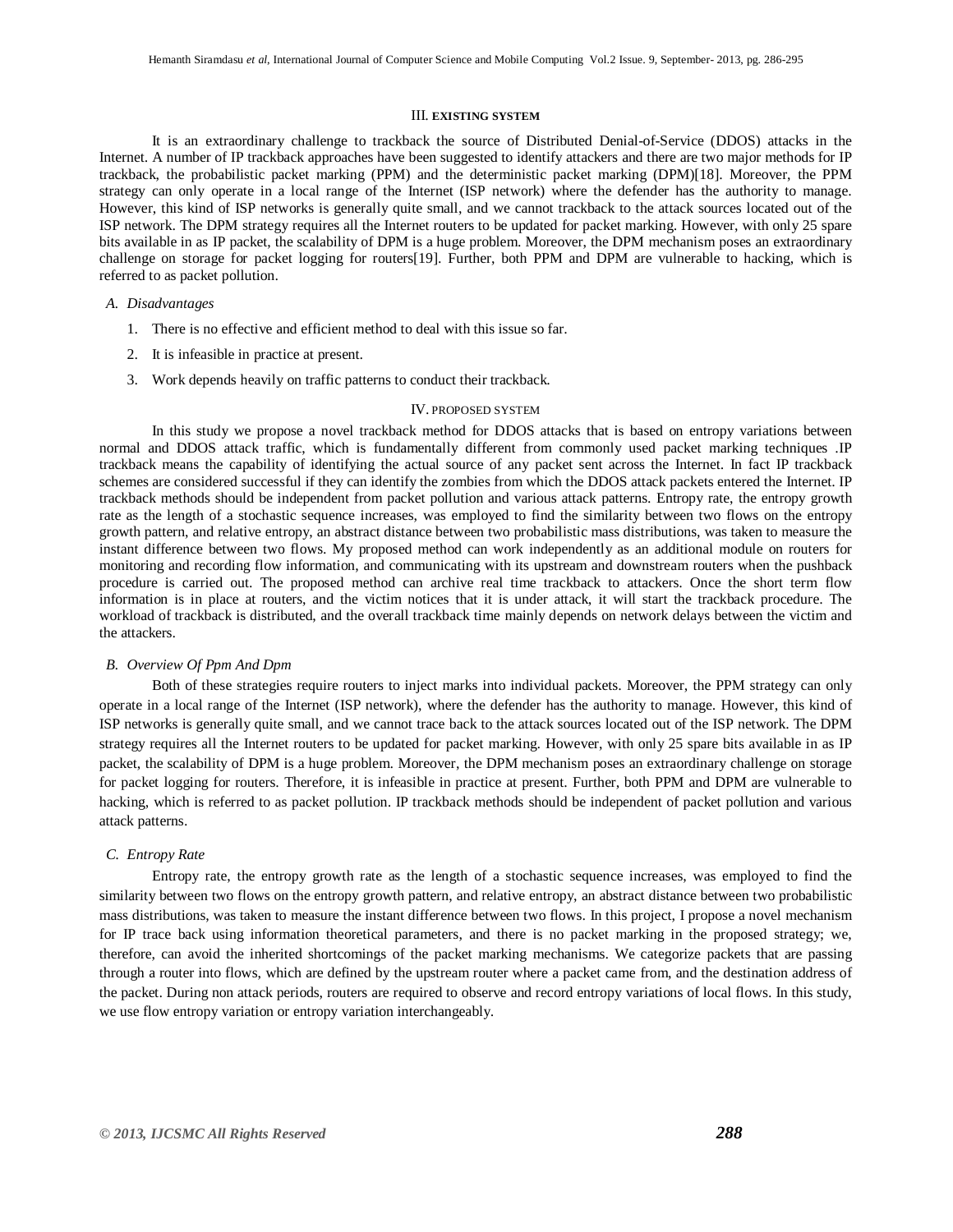# *D. Advantages*

- 1) In comparison to existing DDOS trackback methods, the proposed strategy possesses a number of advantages it is memory non-intensive, efficiently scalable, robust against packet pollution and independent of attack traffic patterns.
- 2) The results of extensive experimental and simulation studies are presented to demonstrate the effectiveness and efficiency of the proposed method.
- 3) My experiments show that accurate traceback is possible within 20 seconds (approx.) in a large scale attack network with thousands of zombies.
- 4) The proposed strategy overcomes the inherited drawbacks of packet marking methods, such as limited scalability, huge demands on storage space and vulnerability to packet pollutions .
- 5) The proposed method will be effective for future packet flooding DDOS attacks because it is independent of traffic pattern.

# V. MODULES

# *E. Module description*

There are four modules in this study are as follows:

*1) Topology Creation:* This module is used to construct the topology. Now create the Unstructured Network Connection for transfer the data in different network for communication, then create the number of local area network topology for local communication, then create the router, in which router maintains all transferring client details and this transferring data and their packets, then followed by creation of different nodes, server and router in proper name, IP Address and port number for data communication, below figure shows the creation of topology



#### **Fig 1.Topology Creation**

*2) DDos Attack:* The attacker(s) first establishes a network of computers that will be used to generate the huge volume of traffic needed to deny services to legitimate users of the victim. The attackers discover vulnerable hosts on the network. The next step for the attacker is to install new programs (known as attack tools) on the compromised hosts of the attack network. The hosts running these attack tools are known as zombies, numerous zombies together form an army or botnet. There are two categories of DDoS attacks, Typical DDoS attacks and Distributed Reflection Denial-of-Service (DRDOS) attacks. In a typical DDoS attack, the master computer orders the zombies to run the attack tools to send huge volume of packets to the victim, to exhaust the victim's resources. Unlike the typical DDoS attacks, the army of a DRDOS attack consists of master zombies, slave zombies, and reflectors. The difference in this type of attack is that slave zombies are led by master zombies to send a stream of packets with the victim's IP address as the source IP address to other uninfected machines (known as reflectors), exhorting these machines to connect with the victim. Then the reflectors send the victim a great volume of traffic, as a reply to its exhortation for the opening of a new connection, because they believe that the victim was the host that asked for it.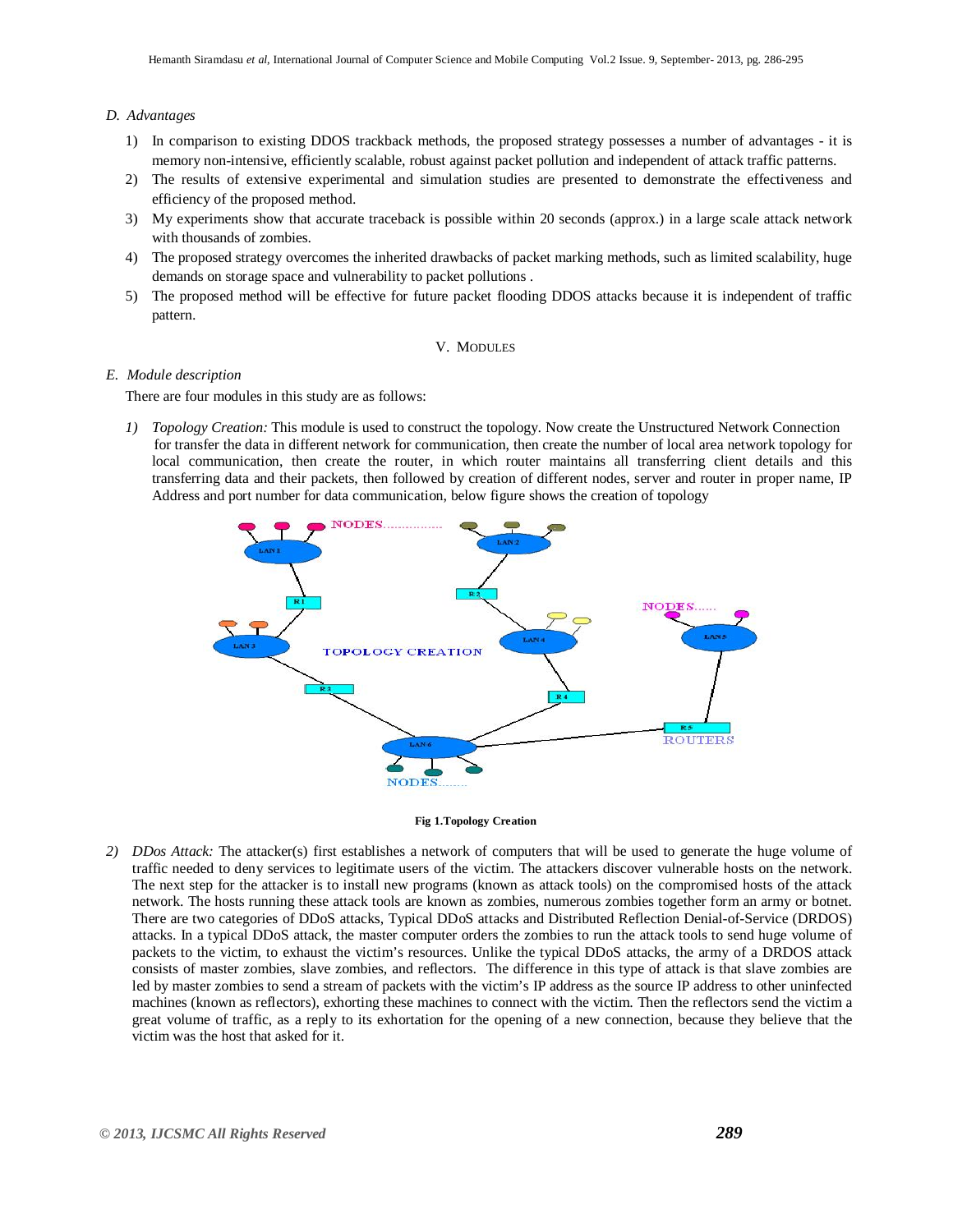- *3) Entropy variations*: Compared with the non-attack situation, the entropy of a local router drops dramatically when attack flows are passing the local router. For a local router on an attack path, the entropy variation of the output flows is not greater than the summation of the entropy variation of the incoming flows. The entropy variation drops when a local router is closer to the victim and vice versa. Based on the partial information of the attack that the traceback algorithms have accumulated, we can estimate the number of zombies to be traced and the maximum length to the most far away zombies. There are no attackers at the upstream routers if a local router's entropy variation is reasonable. The number of flows for a given router is stable at both the attack cases and no attack cases. There are two algorithms in the proposed traceback suite, the local flow monitoring algorithm and the IP traceback algorithm. The local flow monitoring algorithm is running at the no attack period, accumulating information from normal network flows, and progressive the mean and the standard variation of flows.
- *4) IP Traceback*: Once a DDOS attack has been confirmed by any of the existing DDOS detection algorithms, then the victim starts the IP traceback algorithm. Then, the probability of a packet marked by a router d that hops away from the victim Based on the number of marked packets, we can reconstruct the attack path. However, it requires large number of packets to improve the accuracy of the attack path reconstruction. Therefore, an edge sampling algorithm was proposed to mark the start router address and end router address of an attack link and the distance between the two ends.
	- **Fig 3. Data flow diagram for finding attacker in network** Attacker Source Router Destination Server Destination Router Destination Client Source Client Source Server

#### *F. Data Flow Diagram*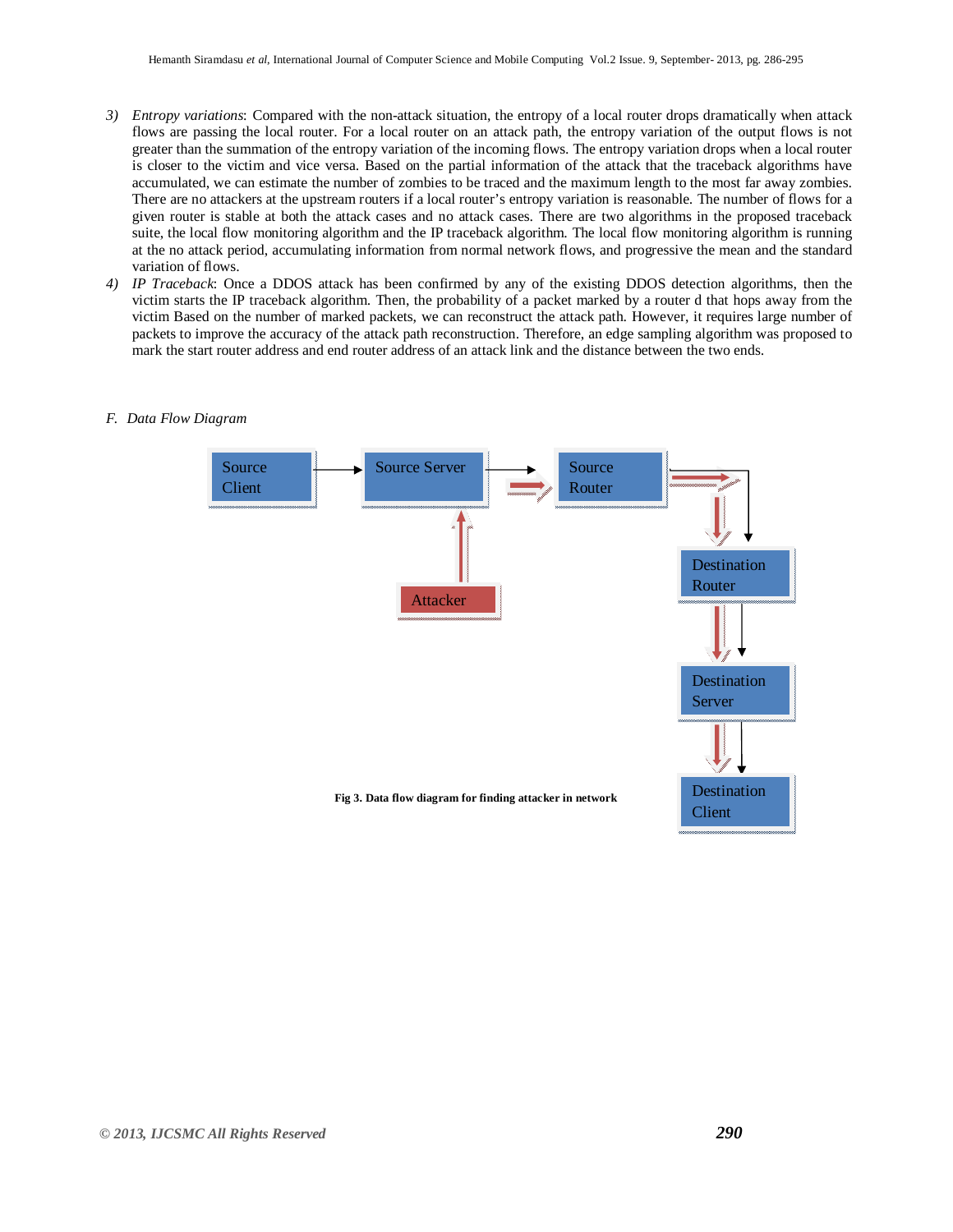#### VI. SIMULATION RESULTS

*G. Giving the file location and source node name.*



# *H. Source node is 25*

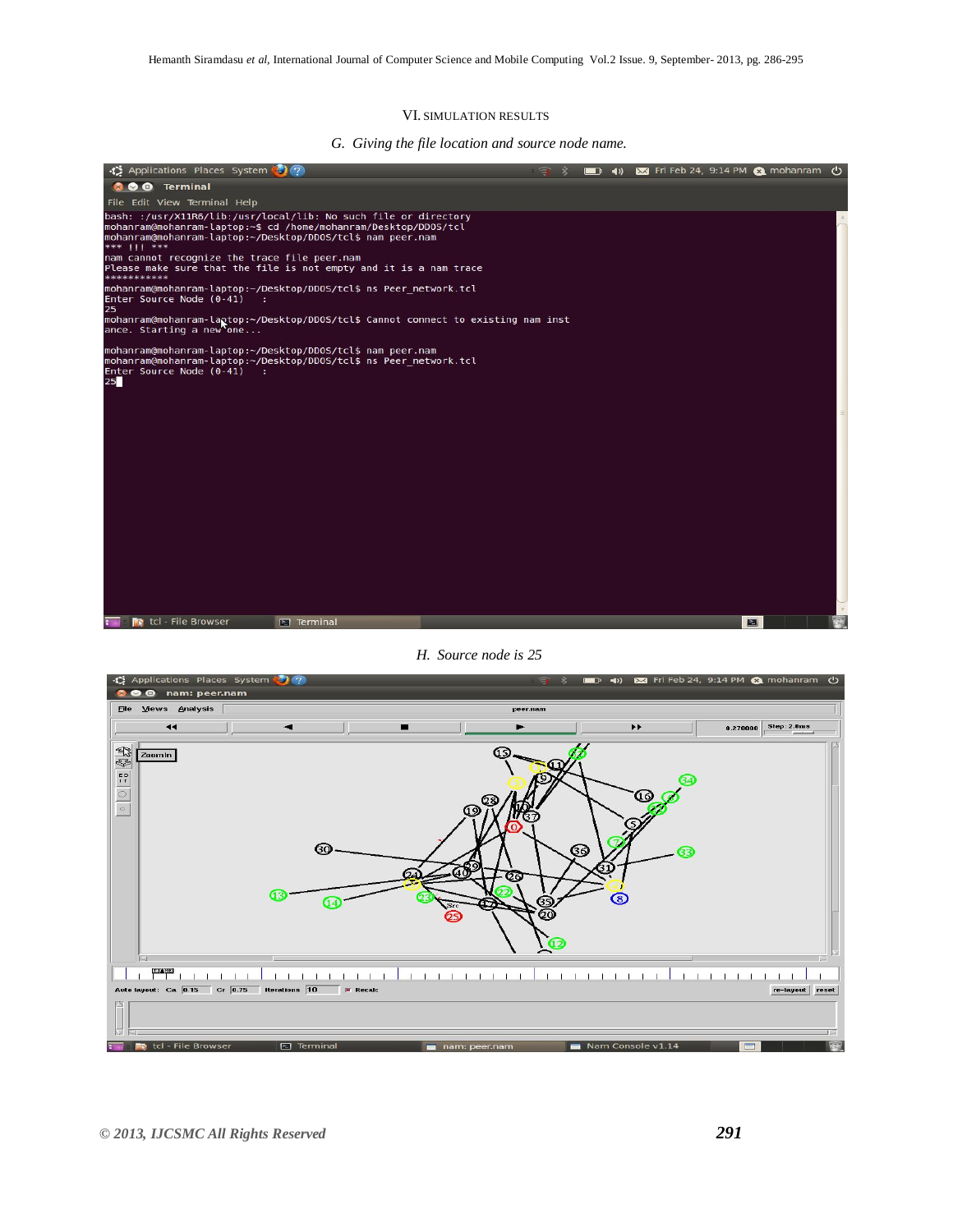

*I. Destination node is 2 and source node chooses the path node*

*J. Data packets transfers from source node to destination node using path nodes*

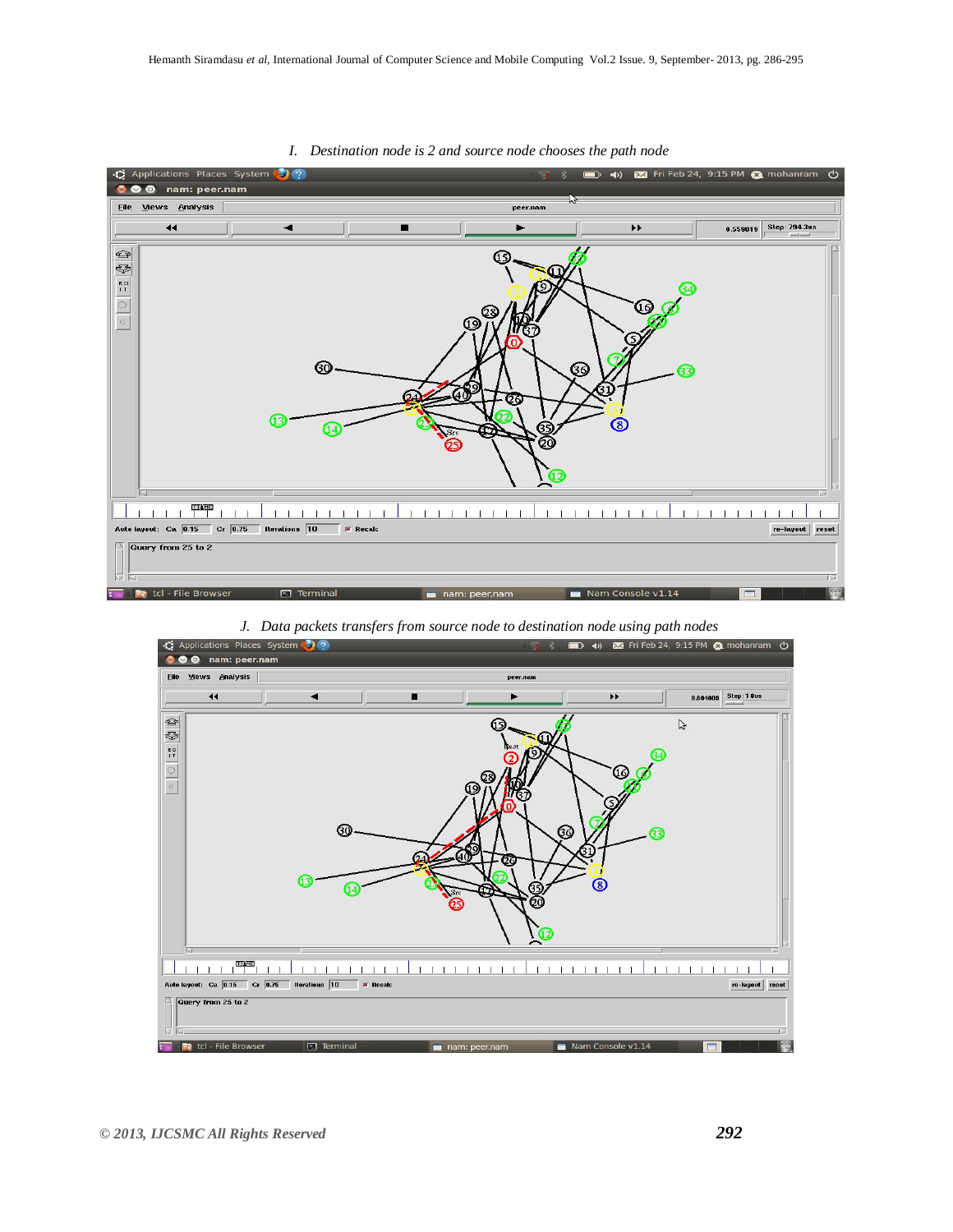

*K. DDos attacks takes place during transfer of packets from source to destination.*



*L. Trackback is done from destination to source by sending the reply data packets.*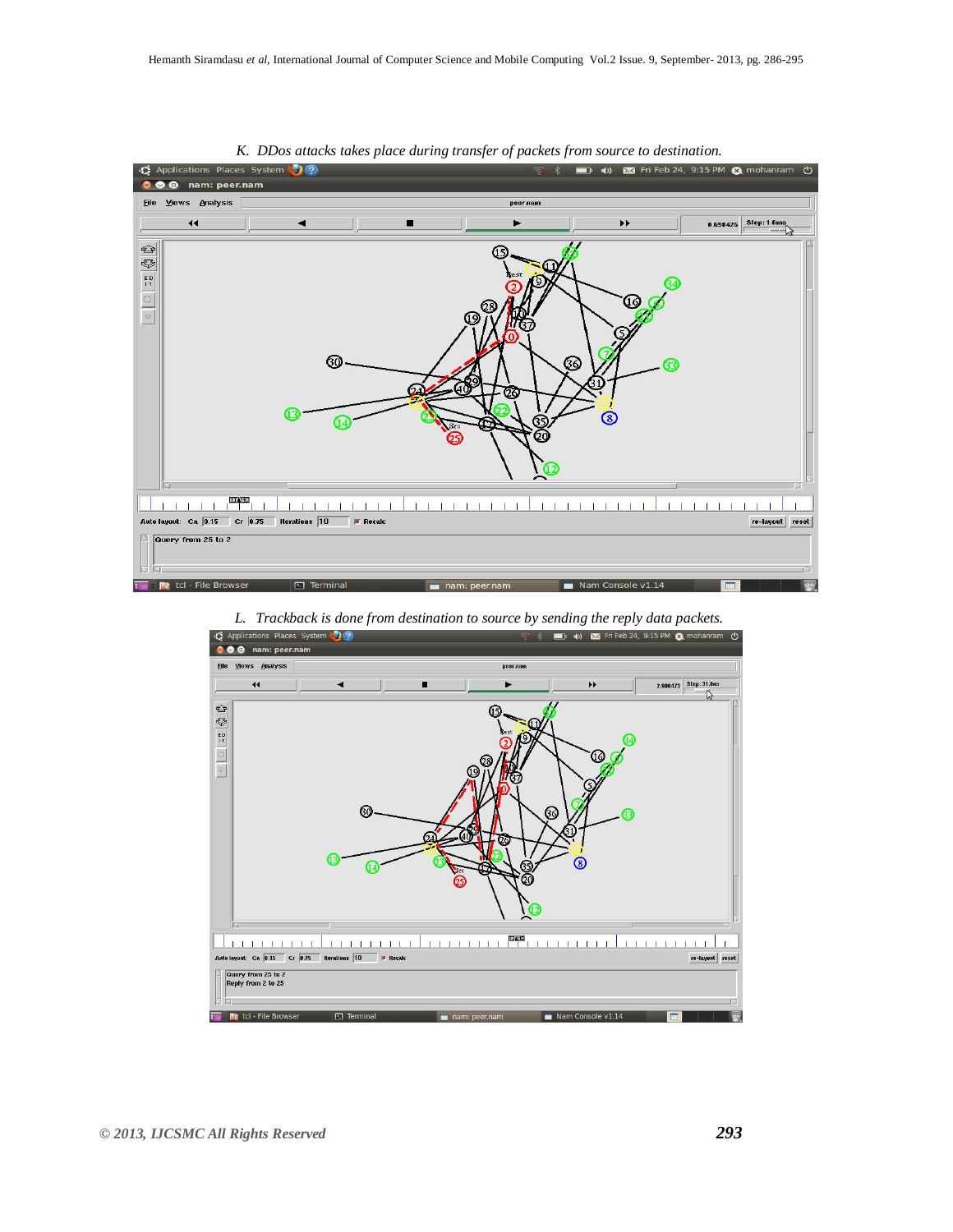

*M. False packets are determined and deleted by using the intermediate nodes*

### VII. CONCLUSION

In this study, we proposed an effective and efficient IP traceback scheme against DDOS attacks based on entropy variations. It is a fundamentally different traceback mechanism from the currently adopted packet marking strategies. Many of the available work on IP traceback depend on packet marking, either probabilistic packet marking or deterministic packet marking. Because of the vulnerability of the Internet, the packet marking mechanism suffers a number of serious drawbacks: lack of scalability; vulnerability to packet pollution from hackers and extraordinary challenge on storage space at victims or intermediate routers. On the other hand, my proposed method needs no marking on packets, and therefore, avoids the inherent shortcomings of packet marking mechanisms. It employs the features that are out of the control of hackers to conduct IP traceback. I observe and store short-term information of flow entropy variations at routers. Once a DDOS attack has been identified by the victim via detection algorithms ,the victim then initiates the pushback tracing procedure. The traceback algorithm first identifies its upstream routers where the attack flows came from, and then submits the traceback requests to the related upstream routers.

#### **REFERENCES**

- [1] Kevin J. Houle. "Trends in Denial of Service Attack Technology". *CERT Coordination Center, Carnegie Mellon Software Engineering Institute.* Oct 2001.
- [2] Tao Peng, Ramamohanarao, "*Survey Of Network-Based Defense Mechanisms Countering The Dos And Ddos Problems*" ACMJ258-03 ACM-CSUR 2007.
- [3] PyungKoo Park, Daejeon,Et.al, "*Service-Oriented DDoS Detection Mechanism Using Pseudo State in a Flow Router" International Conference on Information Science and Applications (ICISA)*, June 2013.
- [4] Vassilakis, V.G. ; Reed, M.J, "*Mitigating brute-force attacks on Bloom-filter based forwarding" Conference on Future Internet Communications (CFIC)*, 2013.
- [5] D. Yau, J. Lui, F. Liang, and Y. Yam. *Defending against distributed denial-of-service attacks with max-min fair server centric router throttles*. *IEEE/ACM Transactions on Networking*, 13(1), February 2005.
- [6] Ruiping Lua, Kin Choong Yow, "*Mitigating DDoS attacks with transparent and intelligent fast-flux swarm network" IEEE Transactions on Networking,* June 2011.
- [7] Zargar, S.T, Joshi, J, Tipper, D, "*A Survey of Defense Mechanisms Against Distributed Denial of Service (DDoS) Flooding Attacks, Communications Surveys & Tutorials, IEEE* (Volume:PP , Issue: 99 ), 2013.